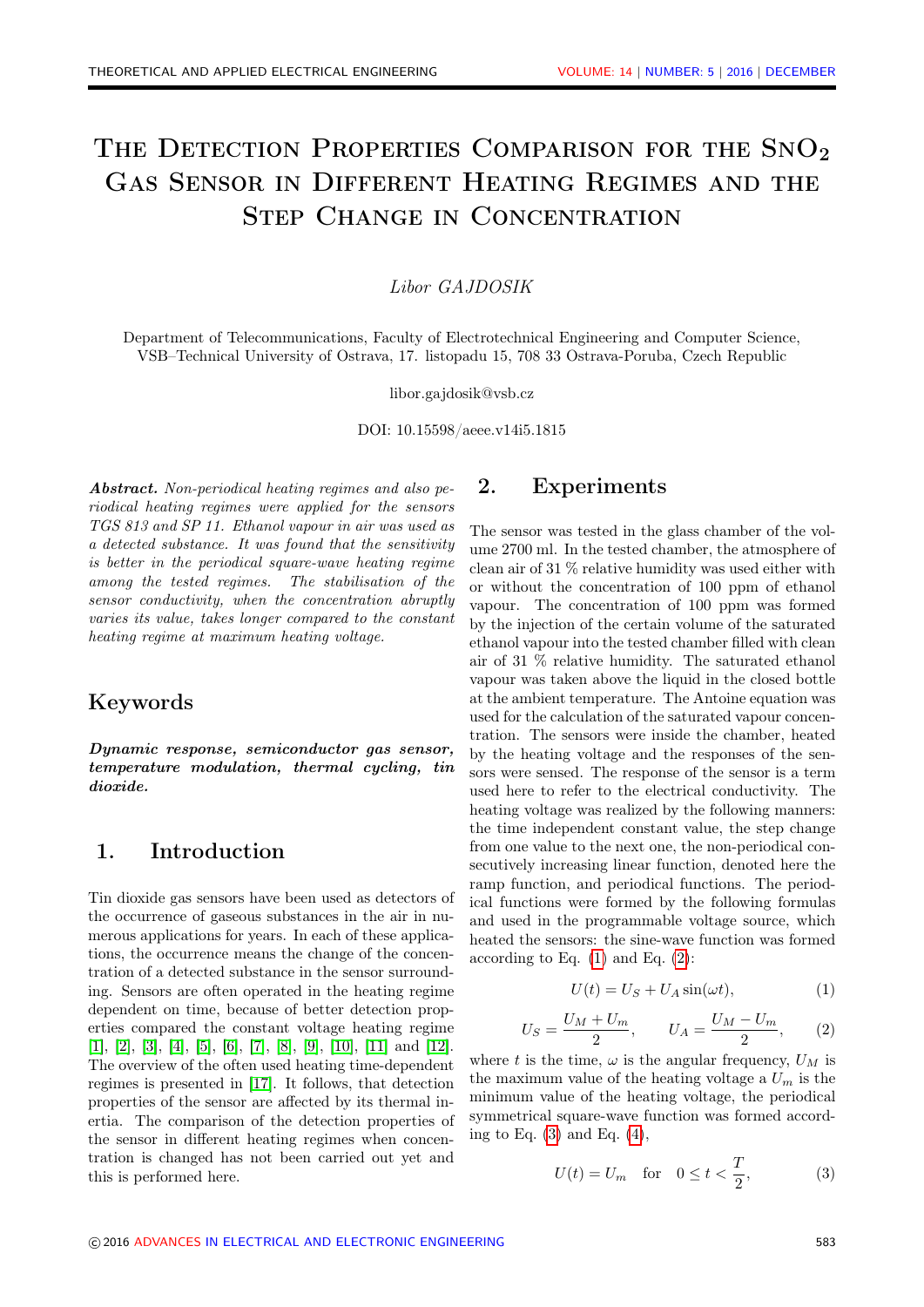<span id="page-1-0"></span>
$$
U_t = U_M \quad \text{for} \quad \frac{T}{2} \le t \le T,\tag{4}
$$

and the symmetrical triangle-wave function according to Eq. [\(5\)](#page-1-1), Eq. [\(6\)](#page-1-2) and Eq. [\(7\)](#page-1-3),

<span id="page-1-1"></span>
$$
U(t) = U_S + \frac{4U_A}{T}t
$$
 for  $0 \le t < \frac{T}{4}$ , (5)

<span id="page-1-2"></span>
$$
U(t) = U_S + 2U_A - \frac{4U_A}{T}t \quad \text{for} \quad \frac{T}{4} \le t < \frac{3}{4}T,\tag{6}
$$

<span id="page-1-3"></span>
$$
U(t) = U_S - 4U_A + \frac{4U_A}{T}t \quad \text{for} \quad \frac{3T}{4} \le t < T. \tag{7}
$$

The values  $U_M = 5$  V,  $U_m = 2$  V, 2.5 V and 3 V were chosen respectively. The time for setting next value of the heating voltage was chosen considering practical experiences  $t_s = 1$  s. The response was sensed just before setting the next value of the heating voltage. The sensor response was sensed in 32 equidistant points during one period  $T$  of the heating voltage. It leads to the frequency of the principal harmonic component of the heating voltage  $f = 1/(32 \cdot t_s) = 0.0312$  Hz. The ramp function was formed according to Eq. [\(5\)](#page-1-1). Its value was changed in time sufficiently slowly, the value of the response at the given value of the heating voltage can be considered independent of time. The concentration of ethanol vapour in the air was kept either constant equal 100 ppm or its step change in time either from 0 to 100 ppm or from 100 ppm to 0 was used. The step change of the concentration was carried out by the following manner. In the case of the step from 0 to 100 ppm, the certain volume of the ethanol vapour was injected into the gas chamber to form 100 ppm concentration while the sensors were inside. In the case of the step from 100 ppm to 0, the sensors were taken out of the chamber and immediately put into the second chamber filled with clean air of 31 % relative humidity.

## 3. Theory

The sensor SP 11 is formed on the alumina substrate on which the measuring electrodes are printed and covered by a metal oxide detection layer. A heater is printed on the reverse side of the substrate [\[13\]](#page-7-3).

The sensor TGS 813 consists of the heating system realized by a resistive wire coil, which is located inside an alumina ceramic tube. The surface of the ceramic tube is covered with a pair of electrodes positioned to measure the electrical conductivity of the detection metal oxide layer deposited on the electrodes [\[14\]](#page-7-4).

A detected substance in gaseous surrounding of the sensor must first diffuse into the detection layer to be detected. The detection layer in both cases is a polycrystalline porous structure of small pellets which touch each other and the space between them is filled with the air. A chemical substance in the gas phase can

be detected, if the substance diffuses into the space between the pellets.

The electrical voltage heats the resistive conductor and heat penetrates through the ceramic layer into the detection layer. The detection of the gas became after the specific temperature of the detection layer was reached, which was manifested by the change of the electrical conductivity of the detection layer. It is possible to simplify the solution for transient heat conduction in the sensitive element according the literature [\[15\]](#page-7-5). The alumina substrate in the case of SP 11 is a plate of  $2 \times 2$  mm dimensions and of 0.3 mm thickness. The alumina substrate in the case of TGS 813 is a cylinder of the similar size - the wall of the thickness 0.3 mm and of the length 2 mm. In both cases heat penetrates through 0.3 mm thick layer. The thickness is considerably smaller than the length and we consider transient heat conduction for relative short time after an abrupt temperature change at the beginning. According the literature[\[15\]](#page-7-5) it does not matter on the shape of the object and we can consider it as an infinite plate of the finite thickness. It follows, that the Fourier Kirchhoff equation can be solved in one dimension. The sensing element of the sensor is surrounded by quiet air. The heat transfer coefficient of the air can be estimated  $h = 8 \text{ W} \cdot \text{m}^{-2} \cdot \text{K}^{-1}$  [\[15\]](#page-7-5) and alumina thermal conductivity  $k = 20 \text{ W} \cdot \text{m}^{-1} \cdot \text{K}^{-1}$  [\[16\]](#page-7-6). It follows that air acts as a good thermal insulation of alumina substrate and during the transient state practically no heat penetrates from the plate into the air. Thus, it is possible to do further simplification. The alumina substrate can be replaced by the infinite halfspace  $x \geq 0$ . The plane  $x = 0$  represents the site of the heating system. At first the system is at uniform temperature  $\vartheta_0$  for all x. In the time  $t = 0$  the step change of the heating is carried out to the temperature  $\vartheta_1$ .

Transient heat conduction in the sensor can be solved by the Fourier Kirchhoff equation. We consider heat conduction in the half-plane  $x \leq 0$ :

<span id="page-1-4"></span>
$$
a\frac{\partial^2 \vartheta}{\partial x^2} = \frac{\partial \vartheta}{\partial t},\tag{8}
$$

where  $a$  is the thermal diffusivity of the material  $(m^2 \cdot s^{-1})$ ,  $\vartheta$  is the temperature and t is the time. The heating system is supposed to be in  $x = 0$ . Let us assume that the condition is given by the following equation:

$$
\vartheta(x,0) = \vartheta_0,\tag{9}
$$

where  $\vartheta_0$  is the initial temperature at the time  $t = 0$ equal in every point of x. In the time  $t = 0$  the step change of the temperature is carried out in the line  $x = 0$  to the temperature  $\vartheta_1$ . Then it is true:

<span id="page-1-5"></span>
$$
\vartheta(0,t) = \vartheta_1. \tag{10}
$$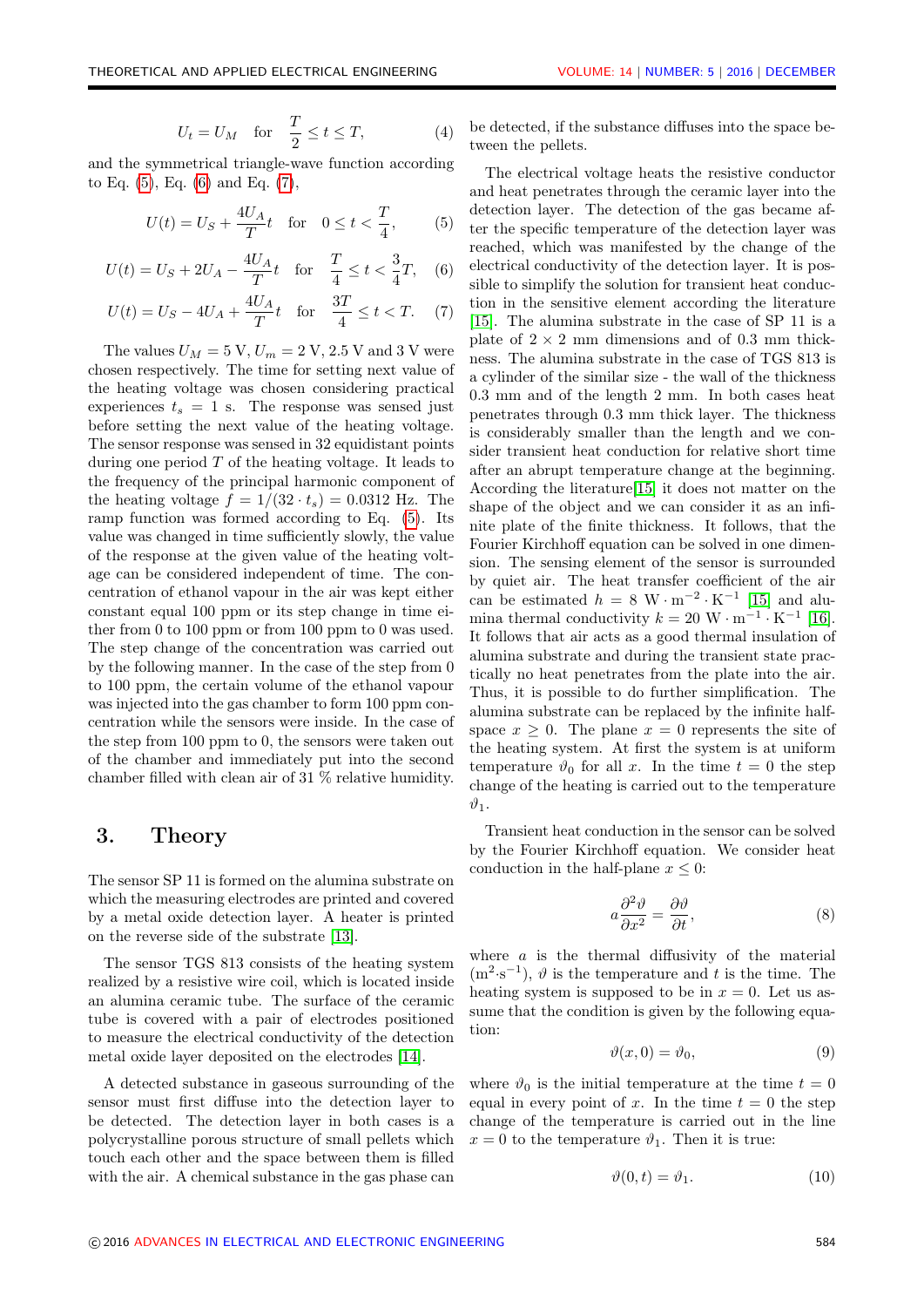We calculate the distribution of the temperature in arbitrary point  $x \neq 0$  at the time t. The Laplace transform can be applied on both sides of Eq. [\(8\)](#page-1-4). The real variable of time t is transformed into the complex variable p. Let us designate the Laplace transform of the temperature  $\Theta(x, p)$ . We obtain the Laplace transform of Eq. [\(8\)](#page-1-4) in the following form:

<span id="page-2-0"></span>
$$
p \Theta(x, p) - \vartheta_0 = a \frac{\mathrm{d}^2 \Theta(x, p)}{\mathrm{d} x^2}.
$$
 (11)

Equation [\(11\)](#page-2-0) is an ordinary differential equation, because the derivative of  $\Theta(x, p)$  with respect to x does not depend on p. The associated homogeneous equation is:

<span id="page-2-1"></span>
$$
\frac{\mathrm{d}^2 \Theta(x, p)}{\mathrm{d}x^2} - \frac{p}{a} \Theta(x, p) = 0.
$$
 (12)

The characteristic equation of Eq. [\(12\)](#page-2-1) is:

<span id="page-2-2"></span>
$$
\lambda^2 - \frac{p}{a} = 0.\tag{13}
$$

The roots of Eq. [\(13\)](#page-2-2) are:

$$
\lambda_{1/2} = \pm \sqrt{\frac{p}{a}}.\tag{14}
$$

The general solution of Eq. [\(12\)](#page-2-1) is in the form:

$$
\Theta(x, p) = K_1(p) e^{\lambda_1 x} + K_2(p) e^{\lambda_2 x}, \quad (15)
$$

where  $K_1(p)$  and  $K_2(p)$  are proper coefficients, which are independent of  $x$  but they are dependent on  $p$ . The temperature must be finite  $\Theta(x, p) < \infty$  at  $x \to \infty$ , because in the half-plane  $x \leq 0$  there are no additional sources of heat. This is why the complementary solution of the homogeneous equation is considered only in the following form containing the negative root  $\lambda_2$ :

<span id="page-2-4"></span>
$$
\Theta(x, p) = K_2(p) e^{-\sqrt{\frac{p}{a}}x}.
$$
 (16)

The particular solution of non-homogeneous equation Eq. [\(11\)](#page-2-0) can be found by the undetermined coefficient method. The particular solution describes the steady state which is independent on  $x$ . It can be supposed a constant designated  $\Theta(x, p) = B$ . After substitution into Eq. [\(11\)](#page-2-0) we obtain:

<span id="page-2-3"></span>
$$
p = \vartheta_0 = a \frac{\mathrm{d}^2 B}{\mathrm{d} x^2} = 0. \tag{17}
$$

As  $B$  is independent on  $x$ , its derivative with respect to  $x$  must be zero. Then it is true, according to Eq.  $(17)$ , that the constant B equals:

<span id="page-2-5"></span>
$$
B = \frac{\vartheta_0}{p}.\tag{18}
$$

The summation of the Eq. [\(16\)](#page-2-4) and Eq. [\(18\)](#page-2-5) makes the general solution of Eq. [\(11\)](#page-2-0):

<span id="page-2-6"></span>
$$
\Theta(x,p) = K_2(p) e^{-\sqrt{\frac{p}{a}}x} + \frac{\vartheta_0}{p}.
$$
 (19)

We determine the coefficient  $K_2(p)$  in Eq. [\(19\)](#page-2-6) using the Laplace transform of condition Eq. [\(10\)](#page-1-5):

<span id="page-2-7"></span>
$$
L \{\vartheta_1\} = \frac{\vartheta_1}{p}.\tag{20}
$$

We substitute Eq. [\(20\)](#page-2-7) into Eq. [\(19\)](#page-2-6). It must be true for  $x = 0$ , that:

<span id="page-2-8"></span>
$$
\frac{\vartheta_1}{p} = K_2(p) \cdot 1 + \frac{\vartheta_0}{p}.\tag{21}
$$

It follows from Eq. [\(21\)](#page-2-8), that the coefficient  $K_2(p)$ equals:

$$
K_2(p) = \frac{\vartheta_1}{p} - \frac{\vartheta_0}{p}.\tag{22}
$$

Then the solution of Eq. [\(19\)](#page-2-6) has the following form:

<span id="page-2-9"></span>
$$
\Theta(x,p) = \left(\frac{\vartheta_1}{p} - \frac{\vartheta_0}{p}\right) e^{-\sqrt{\frac{p}{a}}x} + \frac{\vartheta_0}{p}.
$$
 (23)

The solution must be re-transformed into the time domain by using the inverse Laplace transform. According to [\[18\]](#page-7-7), if:

<span id="page-2-10"></span>
$$
L^{-1} \left\{ \frac{e^{-\alpha \sqrt{p}}}{p} \right\} = 1 - \frac{2}{\sqrt{\pi}} \int_0^{-\frac{\alpha}{2\sqrt{t}}} e^u \cdot du =
$$

$$
= \operatorname{erfc}\left(\frac{\alpha}{2\sqrt{t}}\right), \tag{24}
$$

where  $\alpha$  represents:

$$
\alpha = \frac{x}{\sqrt{a}},\tag{25}
$$

and if:

<span id="page-2-11"></span>
$$
\operatorname{erfc}\left(\frac{\alpha}{2\sqrt{t}}\right) = 1 - \operatorname{erf}\left(\frac{\alpha}{2\sqrt{t}}\right),\tag{26}
$$

then it is possible to express Eq.  $(23)$  by using Eq.  $(24)$ and Eq. [\(26\)](#page-2-11) in the following form:

<span id="page-2-12"></span>
$$
\vartheta(x,t) = \vartheta_1 \text{ erfc}(z) + \vartheta_0 \text{ erf}(z),
$$
  
where  $z = \frac{x}{2\sqrt{at}}$ . (27)

If  $\vartheta_0 < \vartheta_1$ , then Eq. [\(27\)](#page-2-12) describes the increase of the temperature. For example  $\vartheta_0 = 150$  and  $\vartheta_1 = 350$ . If  $\vartheta_0 > \vartheta_1$ , then Eq. [\(27\)](#page-2-12) describes the decrease of the temperature. For example  $\vartheta_0 = 350$  and  $\vartheta_1 = 150$ . If we consider the temperature range between  $(150 - 350$ <sup>o</sup>C), the thickness  $x = 0.3$  mm, the thermal diffusivity  $a = 1.2 \cdot 10^{-5}$  mm<sup>2</sup>·s<sup>-1</sup> (alumina [\[16\]](#page-7-6)), the temperature reaches 90% of the target temperature approximately in 0.08 seconds.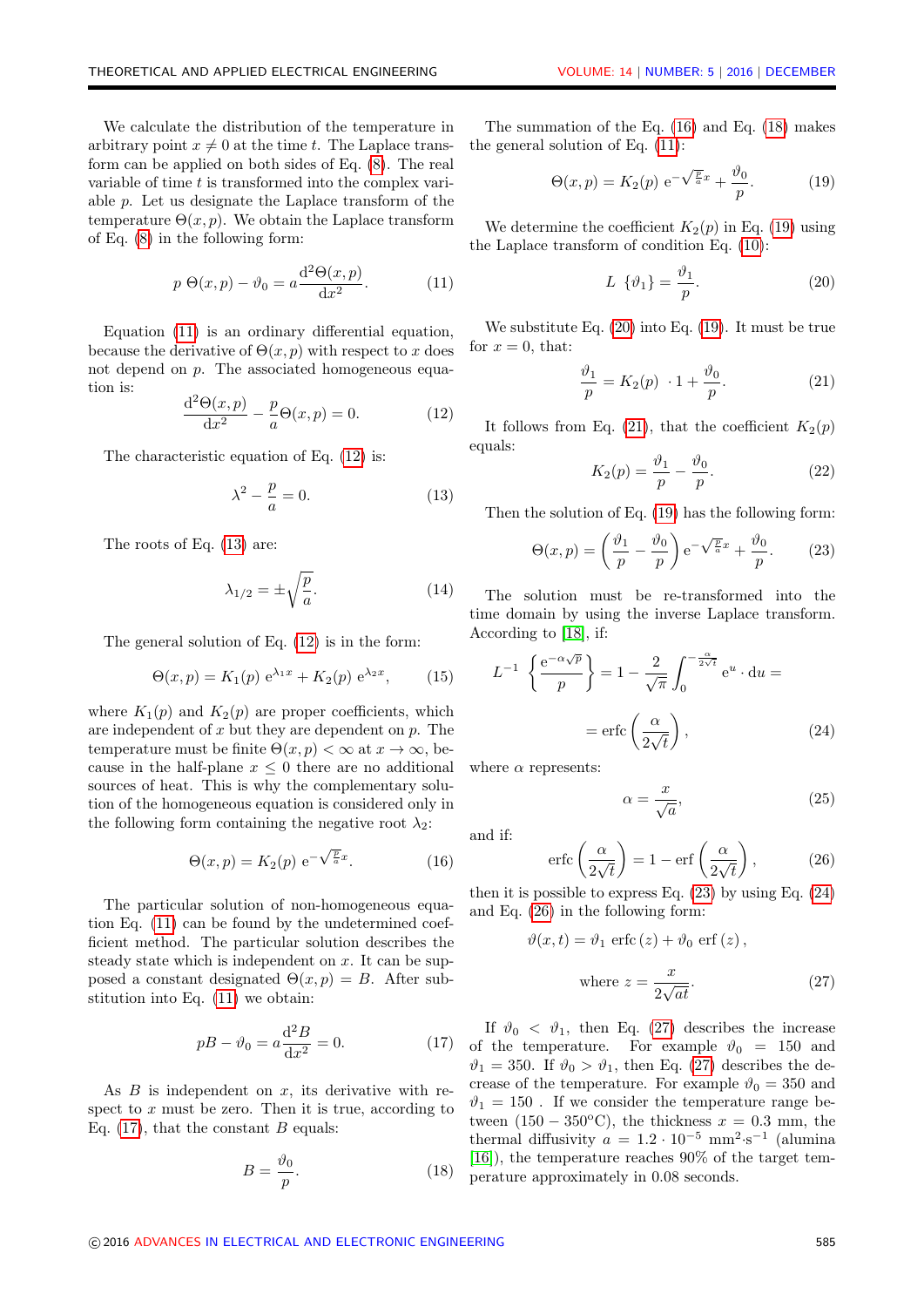## 4. Results

## 4.1. Test 1.

The sensor heating was maintained at the constant heating voltage U. The sensor response was sensed after the step change of the concentration from zero to 100 ppm of ethanol vapour in the air was carried out. The obtained results were similar for both used sensors. The results for the sensor TGS813 are presented in Fig. [1.](#page-3-0)

<span id="page-3-0"></span>

Fig. 1: The electrical conductance G of the sensor TGS813 when the step change of the concentration from 0 to 100 ppm of ethanol vapour was carried out. The constant heating voltage  $U$  is a parameter of the curves.

The experiment was repeated for different values of the heating voltage  $U$ . It is evident, that the response is dependent on the value of the heating voltage. The response reaches the greatest value for  $U = 3$  V, but reaching the steady state value takes longer compared to the case for the voltage  $U = 5$  V. The peak (with the duration approximately 25 s) appears in the responses for the voltages  $U > 3.5$  V. The system of consecutive reactions between the detected compound and oxygen adsorbed in various forms [\[20\]](#page-7-8) and [\[21\]](#page-7-9) occurs to form reaction products during the detection. These phenomenons are dependent on temperature. The peak can be caused by a type of chemical reactions which occur at higher temperatures. It emerges from the experimental results, that it is proper to use higher heating voltage  $U = 5$  V to obtain faster response despite the response reaches lower values here compared to the response for the heating voltage  $U = 3$  V.

### 4.2. Test 2.

The sensor was tested in the atmosphere of 100 ppm of ethanol vapour in the air. The heating voltage was kept at  $U = 2$  V. The step change of the heating voltage was carried out from  $U = 2$  V to  $U = 5$  V and the sensor response started to be sensed. The value of 2 V was chosen experimentally, the sensor temperature is too low to detect the substance, but high enough not to adsorb substances like water which can affect the detection process [\[21\]](#page-7-9). The value of 5 V was chosen considering the previous results, to reach quickly the steady state. Measured values of the response for the sensors TGS813 and SP11 are in Fig. [2.](#page-3-1)

<span id="page-3-1"></span>

Fig. 2: The electrical conductance  $G$  of the sensors when the constant concentration of ethanol vapour in air and the step change of the heating voltage  $\bar{U}$  from 2 V to 5 V were used.

### 4.3. Test 3.

The sensor was kept in the atmosphere of 100 ppm of ethanol vapour in the air. The heating voltage was increased from  $U = 2$  V to  $U = 5$  V slowly by the step 20 mV per 10 seconds. The response was sensed 10 seconds after the change of the heating voltage and just before setting the next value of the heating voltage. The step 20 mV per 10 seconds was chosen experimentally, because the responses at given heating voltage are practically independent of time. Measured values of the response for the sensors TGS813 and SP11 are shown in Fig. [3.](#page-3-2)

<span id="page-3-2"></span>

Fig. 3: The electrical conductance  $G$  of the sensors when ramp function for the heating voltage  $U$  and the constant concentration of the ethanol in the air were used.

It can be seen that the maximum lies in the range of heating voltage  $2.5 < U < 3.5$  V of the electrical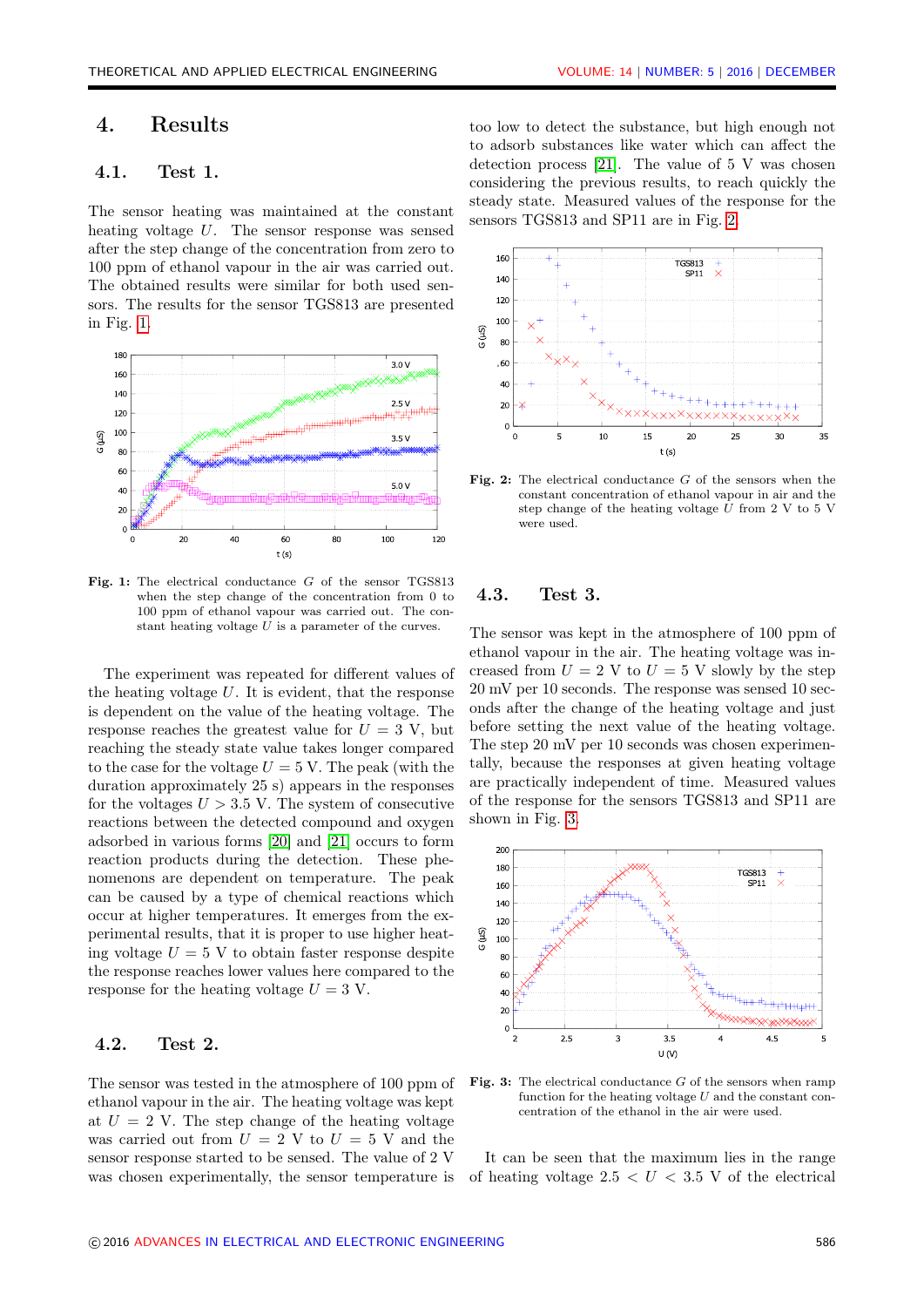conductance. This phenomenon can be used for explanation of the peak occurrence in the response in Fig. [2.](#page-3-1) When the step change of the heating voltage from 2 V to 5 V is considered, see Fig. [2,](#page-3-1) the temperature of the sensor quickly moves across the value associated with the maximum of the electrical conductivity in Fig. [3.](#page-3-2)

#### 4.4. Test 4.

The sensors were tested in the periodical steady state heating regime. This means, that the sensors are heated by given periodical voltage in the tested chamber filled with the clean air until the response is periodically stable. It took approximately two minutes. An example of the response sensed in periodical steady state in the clean air is demonstrated in Fig. [4.](#page-4-0)

<span id="page-4-0"></span>

Fig. 4: The electrical conductivity  $G$  of the sensors when the periodical square-wave heating voltage of  $U_m = 2$  V and  $U_M = 5$  V and clean air were used. The record corresponds to two periods of the heating voltage.

At the beginning of the experiment, the concentration was abruptly changed from  $0 - 100$  ppm and then the response started to be sensed. An example of such a response is in Fig. [5.](#page-4-1) The change of the concentration caused a transient state and the peaks of the response exceeded 120  $\mu$ S. It is 2.4 times more then the peak of 50 µS in Fig. [1.](#page-3-0) This follows better sensitivity of the sensor in the periodical heating regime compared to the constant voltage heating regime.

When the periodical steady state of the response had been restored, see Fig. [6,](#page-4-2) the peak values of the response decreased to 55  $\mu$ S. The peak values in Fig. [6](#page-4-2) correspond to the peak values in Fig. [1,](#page-3-0) about 50  $\mu$ S, where the constant heating voltage of 5 V was used. Then the experiment continued. The step change of the concentration was carried out from 100 ppm to 0 and the response was sensed. The time dependency of the response is exhibited in Fig. [7.](#page-4-3)

It follows, that the peak values of the response remain almost equal and decrease slowly in time.

<span id="page-4-1"></span>

Fig. 5: The electrical conductivity  $G$  of the sensors when the periodical square-wave heating voltage of  $U_m = 2$  V and  $U_M = 5$  V was used. The step change of the concentration from  $0 - 100$  ppm was carried out at the beginning of the record. The transient state caused by the step change occurs here. The record corresponds to three periods of the heating voltage.

<span id="page-4-2"></span>

Fig. 6: The electrical conductivity  $G$  of the sensors when the square-wave heating voltage of  $U_m = 2$  V and  $U_M = 5$  V and the constant concentration 100 ppm were used. The record of the periodical steady state corresponds to two periods of the heating voltage.

<span id="page-4-3"></span>

Fig. 7: The electrical conductivity  $G$  of the sensors when the periodical square-wave heating voltage of  $U_m = 2$  V and  $U_M = 5$  V and the step change of the concentration from 100 ppm – 0 were used. The transient state caused by the step change occurs here. The record corresponds to three periods of the heating voltage.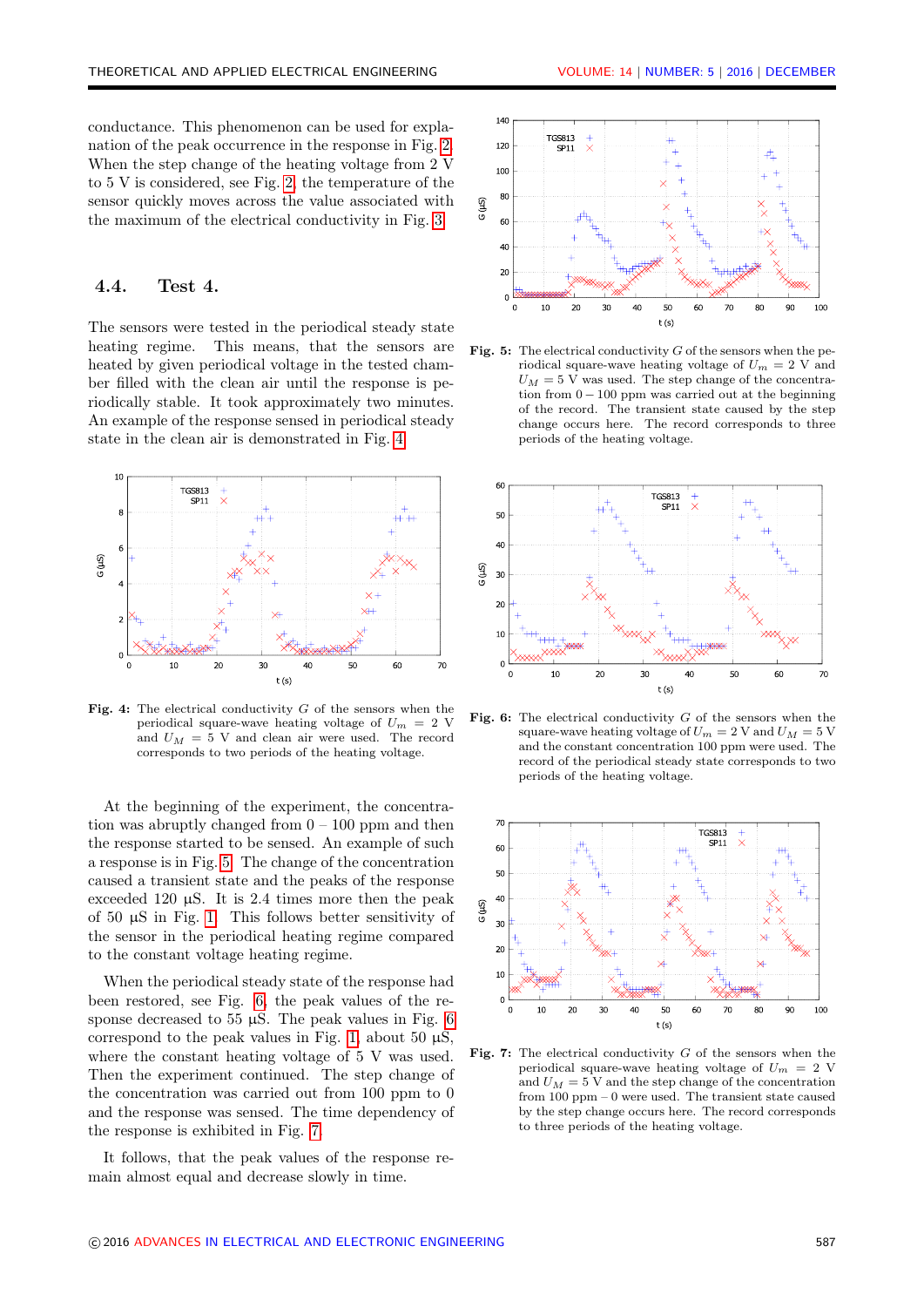#### 4.5. Test 5.

The sensors were heated by the constant heating voltage  $U = 5$  V in the atmosphere of 100 ppm ethanol vapour in the air until the time independent response was reached. Then the abrupt change of the concentration was carried out to zero and the responses of the sensors started being measured. An example of the responses is presented in Fig. [8.](#page-5-0)

<span id="page-5-0"></span>

Fig. 8: The electrical conductivity  $G$  of the sensors when the constant heating voltage of  $U = 5$  V and the step change of the concentration from 100 ppm – 0 were used.

It is demonstrated here, that the response reached its stability after 20 seconds or 10 seconds for TGS 813 or SP 11 respectively, which is considerably shorter time compared to the case in Fig. [7,](#page-4-3) where the response did not reach the value corresponding to zero concentration of the substance even after 100 seconds. It is possible to explain this phenomenon in the following way: the process of the consecutive chemical reactions, i.e. the rate constant and types of reaction products with different adsorption properties to the surface of  $SnO<sub>2</sub>$  [\[20\]](#page-7-8) [\[22\]](#page-7-10), [\[23\]](#page-7-11) and [\[24\]](#page-7-12), are affected by the variation of the temperature during a periodical heating regime.

#### 4.6. Test 6.

The sensors were tested in the steady state periodical heating regime. The voltage  $U_M$  was maintained at 5 V and the voltage  $U_m$  was maintained at values 2 V, 2.5 V and 3 V respectively.  $U_m$  was kept constant during given test. The concentration of ethanol vapour was used as the step change from  $0 - 100$  ppm, constant of 100 ppm and the step change from 100 ppm  $-0$ respectively for the measurement at given value of  $U_m$ .

Different range of heating voltages leads to different range of the temperature of the detection layer. It was found, that when the values of  $U_m > 2$  V were used, the peak values of the responses associated to the step change of the concentration from  $0 - 100$  ppm are lower compared to the responses at  $U_m = 2$  V. The overview of the peak values is presented in Tab. [1.](#page-5-1)

<span id="page-5-1"></span>Tab. 1: The peak values of the electrical conductivity  $G$  of the sensors. The square-wave heating voltage of  $U_M$  =  $5$  V and different values of  $U_m$  were used. The responses were sensed in the steady state periodical heating regime.  $G_r$  is the conductivity at the step change of the concentration from  $0 - 100$  ppm,  $G_u$  is the conductivity at the constant concentration of 100 ppm,  $G_f$  is the conductivity at the step change of the concentration from 100 ppm – 0.

|                                | $G_r$ (µS) | $G_u$ ( $\mu$ S) | $G_f$ (µS) |  |
|--------------------------------|------------|------------------|------------|--|
| $U_m=2$ V                      |            |                  |            |  |
| <b>TGS813</b>                  | 120        | 55               | 60         |  |
| <b>SP11</b>                    | 90         | 28               | 40         |  |
| $U_m = 2.5 \,\overline{\rm V}$ |            |                  |            |  |
| <b>TGS813</b>                  | 65         | 70               | 50         |  |
| <b>SP11</b>                    | 45         | 60               | 35         |  |
| $U_m = 3$ V                    |            |                  |            |  |
| <b>TGS813</b>                  | 70         | 50               | 50         |  |
| SP11                           | 50         | 35               | 40         |  |

Identical experiments were carried out when the sinewave and the triangle-wave heating voltage were applied to the heating system of the sensor. The same frequency  $(f = 0.0321 \text{ Hz})$  as in the square-wave case was used. The results are summarized in Tab. [2.](#page-5-2)

<span id="page-5-2"></span>**Tab. 2:** Theoreak values of the electrical conductivity  $G$  of the sensors when different types of the heating voltage of the parameters  $U_M = 5$  V and  $U_m = 2$  V were used. The responses were sensed in the steady state periodical heating regime.  $G_r$  is the conductivity at the step change of the concentration from  $0-100$  ppm,  $G_u$  is the conductivity at the constant concentration of 100 ppm,  $G_f$  is the conductivity at the step change of the concentration from  $100$  ppm  $-0$ .

|               | $G_r$ (µS) | $G_u$<br>$(\mu S)$ | $G_f$<br>μS |  |
|---------------|------------|--------------------|-------------|--|
| triangle      |            |                    |             |  |
| <b>TGS813</b> | 90         | 50                 | 160         |  |
| <b>SP11</b>   | 45         | 30                 | 100         |  |
| sine          |            |                    |             |  |
| <b>TGS813</b> | 80         | 55                 | 140         |  |
| <b>SP11</b>   | 35         | 35                 |             |  |

It follows from Tab. [2](#page-5-2) and Tab. [1,](#page-5-1) that the peak values of the response are lower in the sine-wave case or in the triangle-wave case compared to the square-wave case when the range of the heating voltage of  $U_m = 2$  V  $U_M = 5$  V is used. It can be concluded, that the square-wave heating regime is more advantageous, due to the higher sensitivity. The longer stabilisation time is the disadvantage of the tested heating regimes. The stabilisation time is a term used here to refer to the time, when the sensor response decreases to 110 % or increases to 90 % of the value of the response related to the steady state. But it is possible to modify the periodical heating regime by setting the constant voltage regime of  $U = 5$  V after the detection of the occurrence of the substance until the response corresponds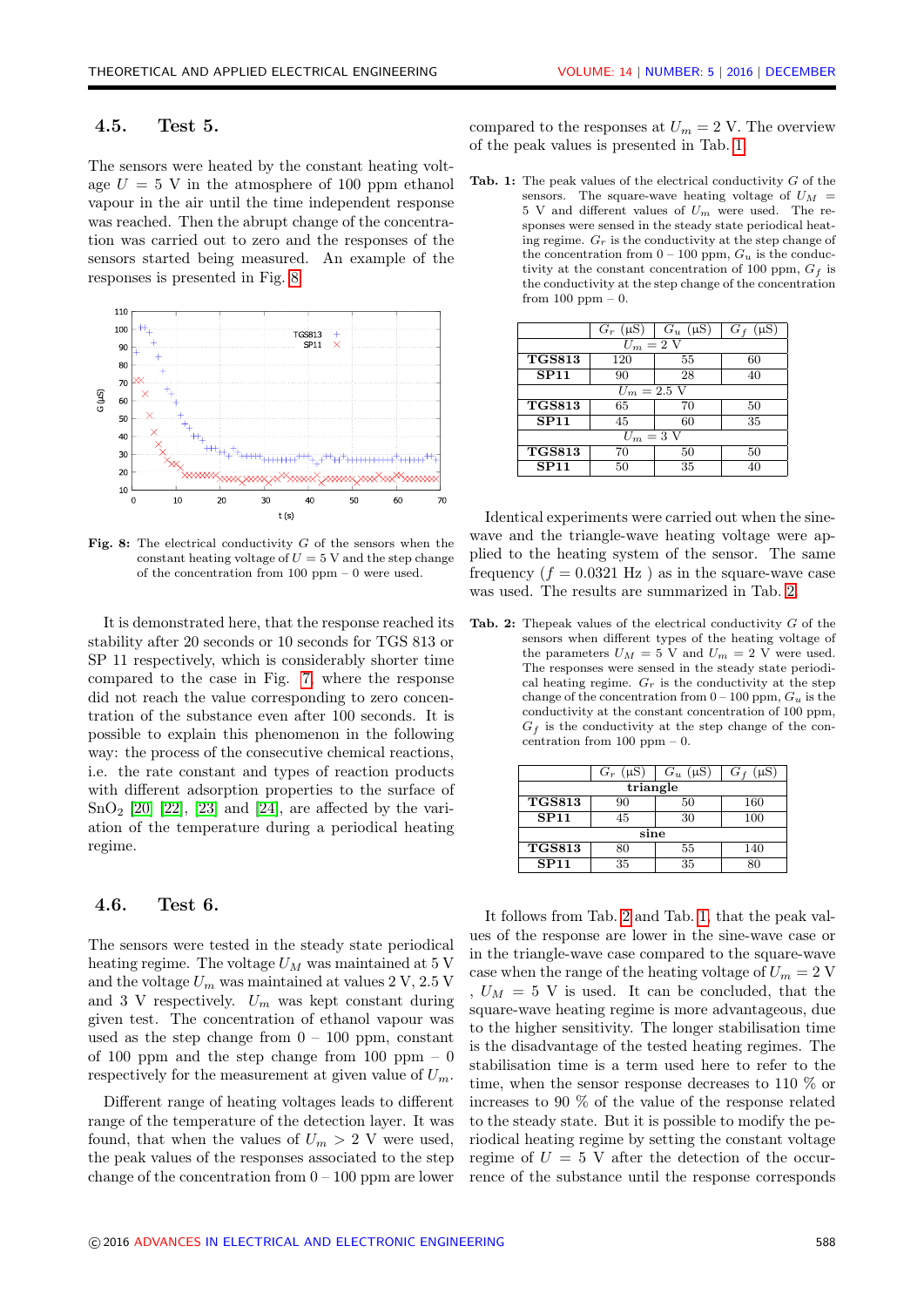to zero concentration. This could shorten the stabilisation time.

## 5. Conclusion

The experiments were carried out with the commercial sensors TGS813 and SP11. It was found, that the periodical square-wave heating regime is the most advantageous among the tested heating regimes. The stabilisation time of the sensor (time, when the concentration abruptly changes its value) is longer at the periodical heating regime compared to the constant heating regime at maximum heating voltage. It was suggested that a combination of both heating regimes, i.e. periodical and constant voltage, could shorten the stabilisation time and keep higher sensitivity of the sensor. Further research would be target to optimisation of the heating regime of the sensor.

# Acknowledgment

This study was enabled due to Project TA03020439 entitled The Security of Optical Transferral Networks and the Development of Optoelectronics Devices for Power Energetics and Energy Piping Systems provided by TACR (The Technology Czech Science Foundation) and also due to Project CZ.1.07/2.3.00/20.0217 entitled The Developement of Research Team of Telecommunication Technics with Relationship to Foreign Cooperation provided by MSMT (The Ministry of Education).

# References

- <span id="page-6-0"></span>[1] XINGJIU, H., J. LINHUAI, S. DONGLIANG, P. ZONXIN and Y. ZENGLIANG. Rectangular mode of operation for detecting pesticide residue by using a single  $SnO<sub>2</sub>$  -based gas sensor. Sensors and Actuators B: Chemical. 2003, vol. 96, iss. 3, pp. 630–635. ISSN 0925-4005. DOI: [10.1016/j.snb.2003.07.006.](http://dx.doi.org/10.1016/j.snb.2003.07.006)
- <span id="page-6-1"></span>[2] XINGJIU, H., M. FANLI, P. ZONGXIN, X. WEI-HONG and L. JINHUAI. Gas sensing behavior of a single tin dioxide sensor under dynamic temperature modulation. Sensors and Actuators B: Chemical. 2004, vol. 99, iss. 2–3, pp. 444–450. ISSN 0925-4005. DOI: [10.1016/j.snb.2003.12.013.](http://dx.doi.org/10.1016/j.snb.2003.12.013)
- <span id="page-6-2"></span>[3] HERRERO-CARON, F., D. J. YANEZ and F. De BORJA RODRIGUEZ. An active, inverse temperature modulation strategy for single sensor odorant classification. Sensors and Actuators B:

Chemical. 2015, vol. 206, iss. 1, pp. 555–563. ISSN 0925-4005. DOI: [10.1016/j.snb.2014.09.085.](http://dx.doi.org/10.1016/j.snb.2014.09.085)

- <span id="page-6-3"></span>[4] NAKATA, S., H. NAKAMURA and K. YOSHIKAWA. New strategy for the development of a gas sensor based on the dynamic characteristics: principle and preliminary experiment. Sensors and Actuators B: Chemical. 1992, vol. 8, iss. 2, pp. 187–189. ISSN 0925-4005. DOI: [10.1016/0925-4005\(92\)80179-2.](http://dx.doi.org/10.1016/0925-4005(92)80179-2)
- <span id="page-6-4"></span>[5] NAKATA, S., K. TAKEMURA and K. NEYA. Non-linear dynamic responses of a semiconductor gas sensor: Evaluation of kinetic parameters and competition effect on the sensor response. Sensors and Actuators B: Chemical. 2001, vol. 76, iss. 1–3, pp. 436–441. ISSN 0925-4005. DOI: [10.1016/S0925-4005\(01\)00652-9.](http://dx.doi.org/10.1016/S0925-4005(01)00652-9)
- <span id="page-6-5"></span>[6] NAKATA, S., H. OKUNISHI and Y. NAKASHIMA. Distinction of gases with a semiconductor sensor under a cyclic temperature modulation with second-harmonic heating. Sensors and Actuators B: Chemical. 2006, vol. 119, iss. 2–7, pp. 556–561. ISSN 0925-4005. DOI: [10.1016/j.snb.2006.01.009.](http://dx.doi.org/10.1016/j.snb.2006.01.009)
- <span id="page-6-6"></span>[7] JAEGLE, M., J. WOELLENSTEIN, T. MEISINGER, H. BOETTNER, G. MUELLER, T. BECKER and C. BOSCH-V.BRAUNMUEHL. Micromachined thin film  $SnO<sub>2</sub>$  gas sensors in temperature-pulsed operation mode. Sensors and Actuators B: Chemical. 1999, vol. 57, iss. 1–3, pp. 130–134. ISSN 0925-4005. DOI: [10.1016/S0925-4005\(99\)00074-X.](http://dx.doi.org/10.1016/S0925-4005(99)00074-X)
- <span id="page-6-7"></span>[8] HEILIG, A., N. BARSAN, U. WEIMAR, M. SCHWEIZER-BERBERICH, J. W. GARDNER and W. GOEPEL. Gas identification by modulating temperatures of  $SnO<sub>2</sub>$ -based thick film sensors. Sensors and Actuators B: Chemical. 1997, vol. 43, iss. 1-3, pp. 45–51. ISSN 0925-4005. DOI: [10.1016/S0925-4005\(97\)00096-8.](http://dx.doi.org/10.1016/S0925-4005(97)00096-8)
- <span id="page-6-8"></span>[9] VERGARA, A., E. LLOBET, J. BREZMES, P. IVANOV, C. CANE, I. GRACIA, X. VI-LANOVA and X. CORREIG. Quantitative gas mixture analysis using temperature-modulated micro-hotplate gas sensors: Selection and validation of the optimal modulating frequencies. Sensors and Actuators B: Chemical. 2007, vol. 123, iss. 2, pp. 1002–1016. ISSN 0925-4005. DOI: [10.1016/j.snb.2006.11.010.](http://dx.doi.org/10.1016/j.snb.2006.11.010)
- <span id="page-6-9"></span>[10] ILLYASKUTTY, N., J. KNOBLAUCH, M. SCHWOTZER and H. KOHLER. Thermally modulated multi sensor arrays of  $SnO<sub>2</sub>/additive/electrode$  combinations for enhanced gas identification. Sensors and Actuators B: Chemical. 2015, vol. 217, iss. 1, pp. 2–12. ISSN 0925-4005. DOI: [10.1016/j.snb.2015.03.018.](http://dx.doi.org/10.1016/j.snb.2015.03.018)